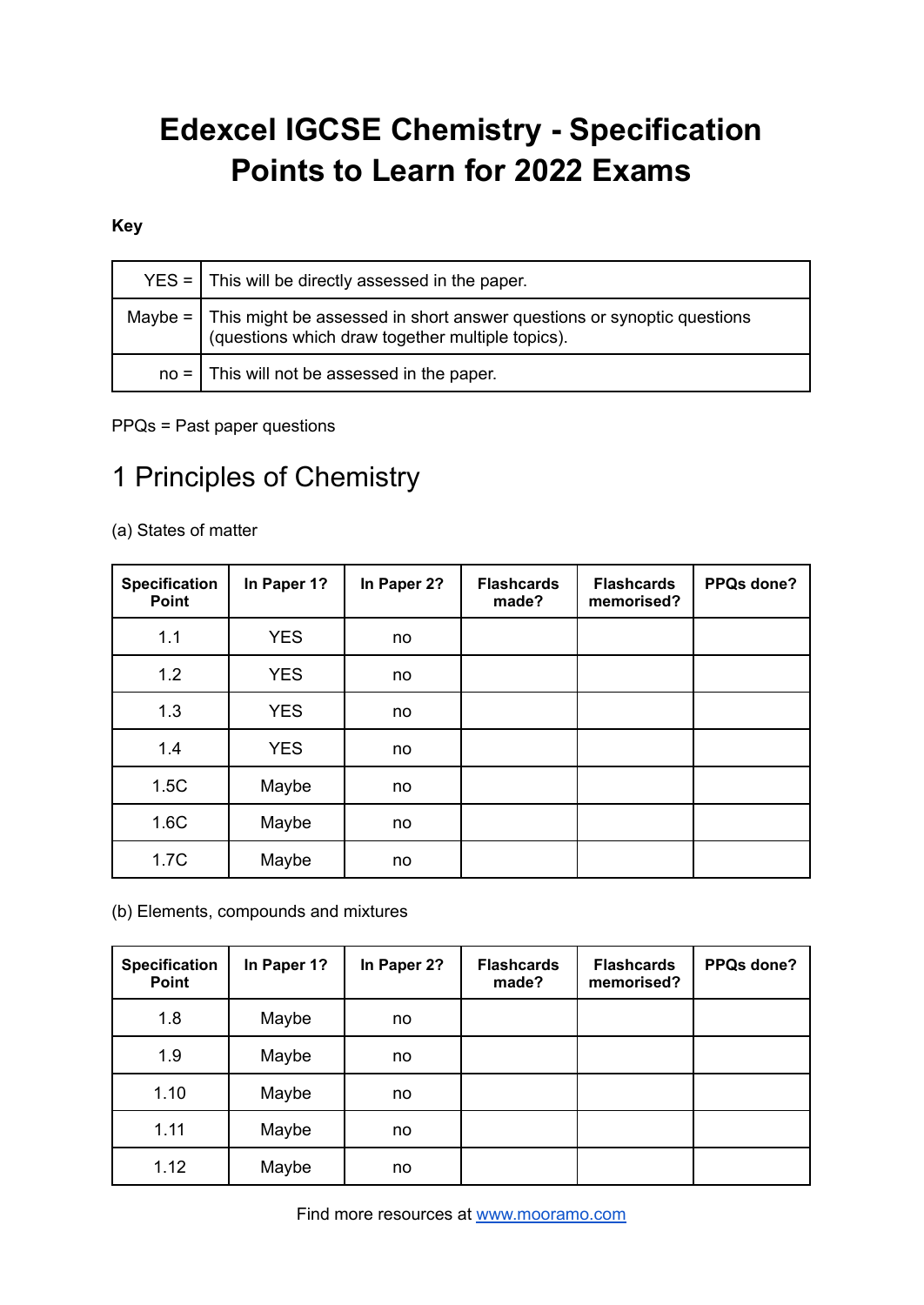| $\overline{\phantom{a}}$<br>.<br>- ME<br>ivbe<br>ں ، . | $\sim$<br>''<br>. |  |  |  |
|--------------------------------------------------------|-------------------|--|--|--|
|--------------------------------------------------------|-------------------|--|--|--|

(c) Atomic structure

| <b>Specification</b><br>Point | In Paper 1? | In Paper 2? | <b>Flashcards</b><br>made? | <b>Flashcards</b><br>memorised? | PPQs done? |
|-------------------------------|-------------|-------------|----------------------------|---------------------------------|------------|
| 1.14                          | <b>YES</b>  | no          |                            |                                 |            |
| 1.15                          | <b>YES</b>  | no          |                            |                                 |            |
| 1.16                          | <b>YES</b>  | no          |                            |                                 |            |
| 1.17                          | <b>YES</b>  | no          |                            |                                 |            |

### (d) The Periodic Table

| <b>Specification</b><br><b>Point</b> | In Paper 1? | In Paper 2? | <b>Flashcards</b><br>made? | <b>Flashcards</b><br>memorised? | PPQs done? |
|--------------------------------------|-------------|-------------|----------------------------|---------------------------------|------------|
| 1.18                                 | Maybe       | Maybe       |                            |                                 |            |
| 1.19                                 | Maybe       | Maybe       |                            |                                 |            |
| 1.20                                 | Maybe       | Maybe       |                            |                                 |            |
| 1.21                                 | Maybe       | Maybe       |                            |                                 |            |
| 1.22                                 | Maybe       | Maybe       |                            |                                 |            |
| 1.23                                 | Maybe       | Maybe       |                            |                                 |            |
| 1.24                                 | Maybe       | Maybe       |                            |                                 |            |

(e) Chemical formulae, equations and calculations

| <b>Specification</b><br>Point | In Paper 1? | In Paper 2? | <b>Flashcards</b><br>made? | <b>Flashcards</b><br>memorised? | PPQs done? |
|-------------------------------|-------------|-------------|----------------------------|---------------------------------|------------|
| 1.25                          | <b>YES</b>  | <b>YES</b>  |                            |                                 |            |
| 1.26                          | <b>YES</b>  | <b>YES</b>  |                            |                                 |            |
| 1.27                          | <b>YES</b>  | <b>YES</b>  |                            |                                 |            |
| 1.28                          | <b>YES</b>  | <b>YES</b>  |                            |                                 |            |
| 1.29                          | <b>YES</b>  | <b>YES</b>  |                            |                                 |            |
| 1.30                          | <b>YES</b>  | <b>YES</b>  |                            |                                 |            |
| 1.31                          | <b>YES</b>  | <b>YES</b>  |                            |                                 |            |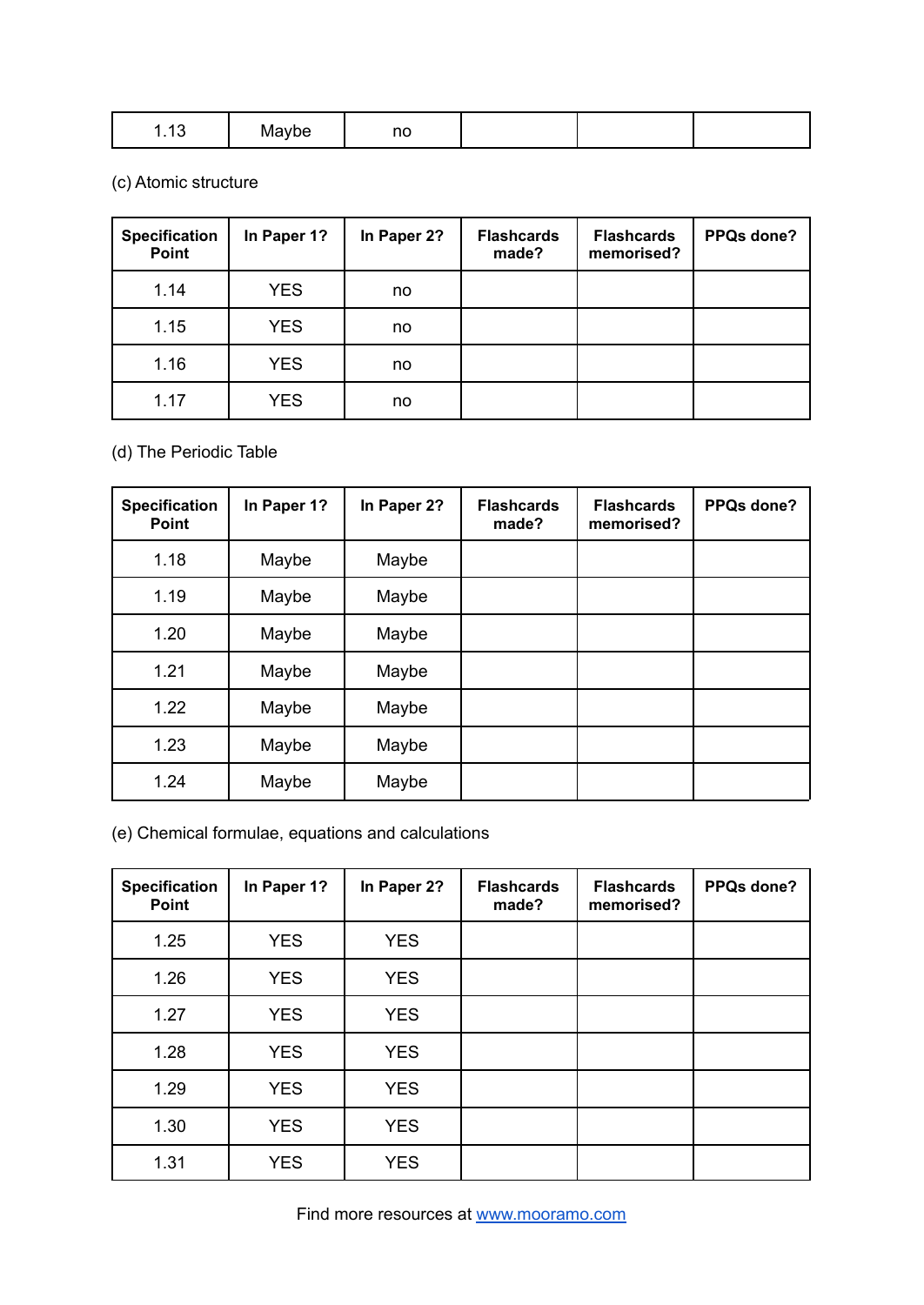| 1.32  | <b>YES</b> | <b>YES</b> |  |  |
|-------|------------|------------|--|--|
| 1.33  | <b>YES</b> | <b>YES</b> |  |  |
| 1.34C | Maybe      | <b>YES</b> |  |  |
| 1.35C | Maybe      | <b>YES</b> |  |  |
| 1.36  | <b>YES</b> | <b>YES</b> |  |  |

(f) Ionic bonding

| <b>Specification</b><br><b>Point</b> | In Paper 1? | In Paper 2? | <b>Flashcards</b><br>made? | <b>Flashcards</b><br>memorised? | PPQs done? |
|--------------------------------------|-------------|-------------|----------------------------|---------------------------------|------------|
| 1.37                                 | Maybe       | Maybe       |                            |                                 |            |
| 1.38                                 | Maybe       | Maybe       |                            |                                 |            |
| 1.39                                 | Maybe       | Maybe       |                            |                                 |            |
| 1.40                                 | Maybe       | Maybe       |                            |                                 |            |
| 1.41                                 | Maybe       | Maybe       |                            |                                 |            |
| 1.42                                 | Maybe       | Maybe       |                            |                                 |            |
| 1.43                                 | Maybe       | Maybe       |                            |                                 |            |

(g) Covalent bonding

| <b>Specification</b><br>Point | In Paper 1? | In Paper 2? | <b>Flashcards</b><br>made? | <b>Flashcards</b><br>memorised? | PPQs done? |
|-------------------------------|-------------|-------------|----------------------------|---------------------------------|------------|
| 1.44                          | <b>YES</b>  | no          |                            |                                 |            |
| 1.45                          | <b>YES</b>  | no          |                            |                                 |            |
| 1.46                          | <b>YES</b>  | no          |                            |                                 |            |
| 1.47                          | <b>YES</b>  | no          |                            |                                 |            |
| 1.48                          | <b>YES</b>  | no          |                            |                                 |            |
| 1.49                          | <b>YES</b>  | no          |                            |                                 |            |
| 1.50                          | <b>YES</b>  | no          |                            |                                 |            |
| 1.51                          | <b>YES</b>  | no          |                            |                                 |            |

(h) Metallic bonding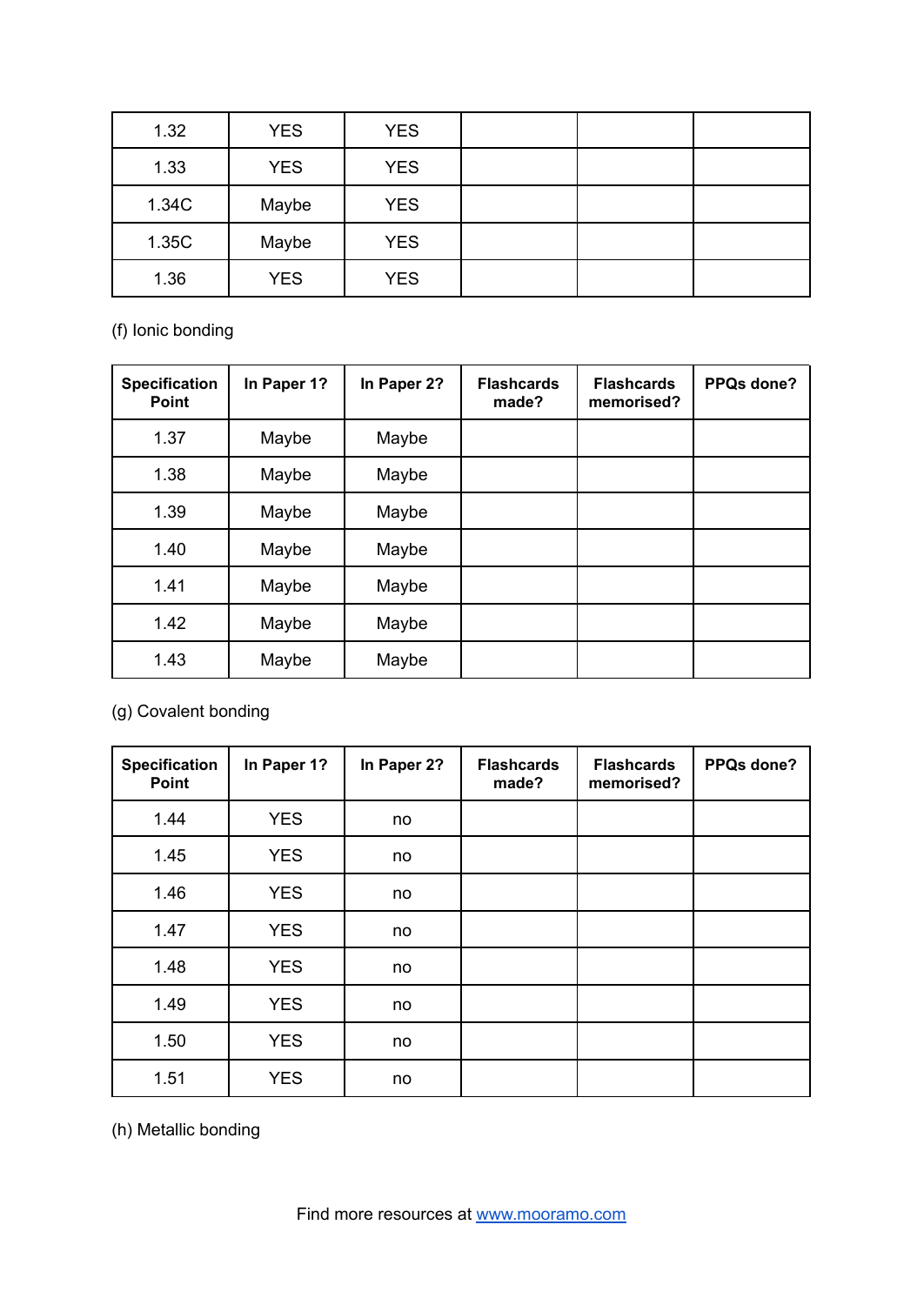| <b>Specification</b><br>Point | In Paper 1? | In Paper 2? | <b>Flashcards</b><br>made? | <b>Flashcards</b><br>memorised? | <b>PPQs done?</b> |
|-------------------------------|-------------|-------------|----------------------------|---------------------------------|-------------------|
| 1.52C                         | Maybe       | Maybe       |                            |                                 |                   |
| 1.53C                         | Maybe       | Maybe       |                            |                                 |                   |
| 1.54C                         | Maybe       | Maybe       |                            |                                 |                   |

(i) Electrolysis

| <b>Specification</b><br><b>Point</b> | In Paper 1? | In Paper 2? | <b>Flashcards</b><br>made? | <b>Flashcards</b><br>memorised? | PPQs done? |
|--------------------------------------|-------------|-------------|----------------------------|---------------------------------|------------|
| 1.55C                                | Maybe       | <b>YES</b>  |                            |                                 |            |
| 1.56C                                | Maybe       | <b>YES</b>  |                            |                                 |            |
| 1.57C                                | Maybe       | <b>YES</b>  |                            |                                 |            |
| 1.58C                                | Maybe       | <b>YES</b>  |                            |                                 |            |
| 1.59C                                | Maybe       | <b>YES</b>  |                            |                                 |            |
| 1.60C                                | Maybe       | <b>YES</b>  |                            |                                 |            |

# 2 Inorganic Chemistry

(a) Group 1 (alkali metals) - lithium, sodium and potassium

| <b>Specification</b><br>Point | In Paper 1? | In Paper 2? | <b>Flashcards</b><br>made? | <b>Flashcards</b><br>memorised? | PPQs done? |  |
|-------------------------------|-------------|-------------|----------------------------|---------------------------------|------------|--|
| 2.1                           | no          | no          | NOT ASSESSED ON            |                                 |            |  |
| 2.2                           | no          | no          | <b>EITHER PAPER</b>        |                                 |            |  |
| 2.3                           | no          | no          |                            |                                 |            |  |
| 2.4C                          | no          | no          |                            |                                 |            |  |

(b) Group 7 (halogens) - chlorine, bromine and iodine

| <b>Specification</b><br>Point | In Paper 1? | In Paper 2? | <b>Flashcards</b><br>made? | <b>Flashcards</b><br>memorised? | <b>PPQs done?</b> |
|-------------------------------|-------------|-------------|----------------------------|---------------------------------|-------------------|
| 2.5                           | no          | <b>YES</b>  |                            |                                 |                   |
| 2.6                           | no          | <b>YES</b>  |                            |                                 |                   |
| 2.7                           | no          | <b>YES</b>  |                            |                                 |                   |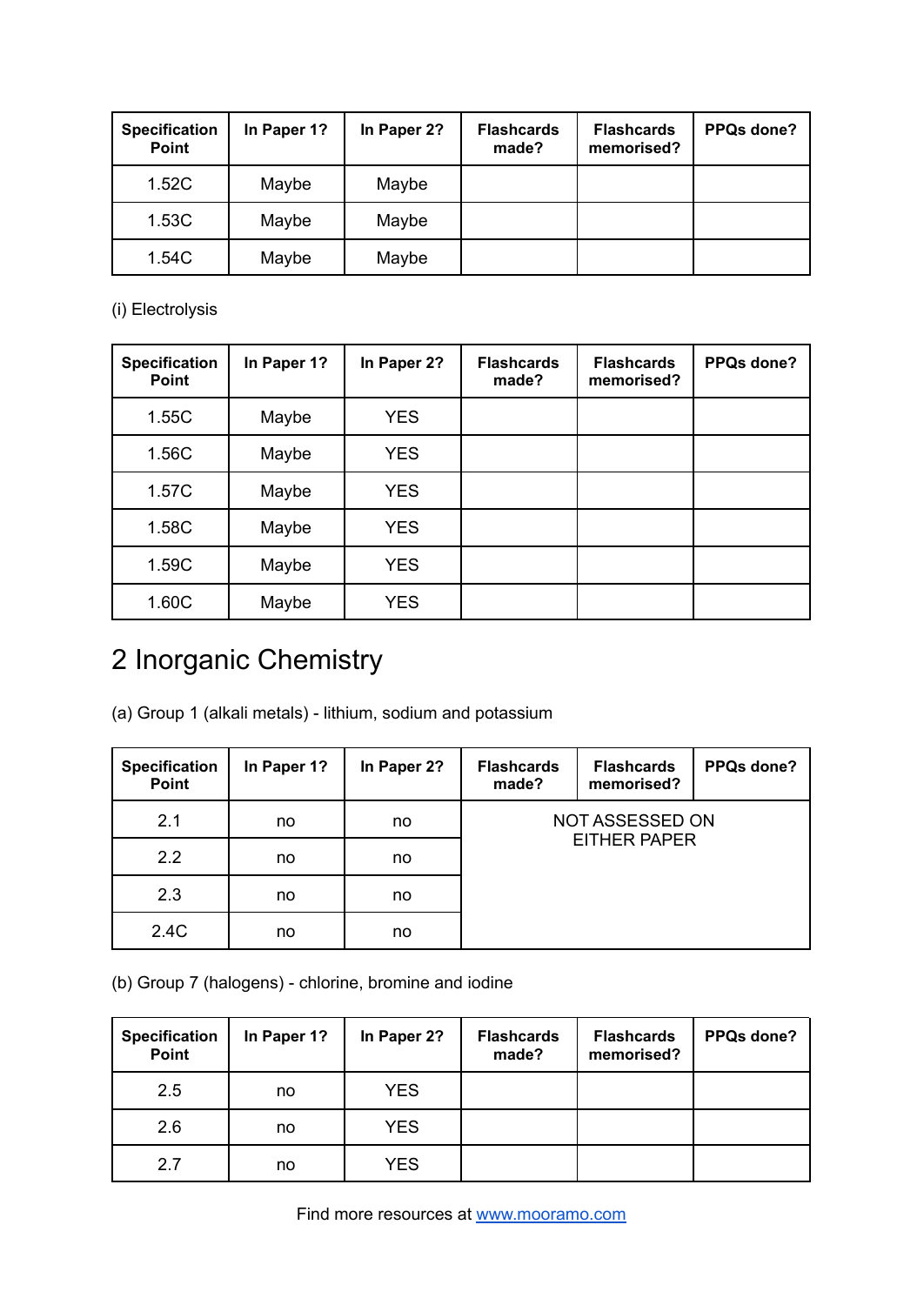| 200<br>$2.0\circ$ | - יי | $\sim$<br>. |  |  |  |
|-------------------|------|-------------|--|--|--|
|-------------------|------|-------------|--|--|--|

## (c) Gases in the atmosphere

| <b>Specification</b><br><b>Point</b> | In Paper 1? | In Paper 2? | <b>Flashcards</b><br>made? | <b>Flashcards</b><br>memorised? | PPQs done? |
|--------------------------------------|-------------|-------------|----------------------------|---------------------------------|------------|
| 2.9                                  | <b>YES</b>  | <b>YES</b>  |                            |                                 |            |
| 2.10                                 | <b>YES</b>  | <b>YES</b>  |                            |                                 |            |
| 2.11                                 | <b>YES</b>  | <b>YES</b>  |                            |                                 |            |
| 2.12                                 | <b>YES</b>  | <b>YES</b>  |                            |                                 |            |
| 2.13                                 | <b>YES</b>  | <b>YES</b>  |                            |                                 |            |
| 2.14                                 | <b>YES</b>  | <b>YES</b>  |                            |                                 |            |

(d) Reactivity series

| <b>Specification</b><br>Point | In Paper 1? | In Paper 2? | <b>Flashcards</b><br>made? | <b>Flashcards</b><br>memorised? | PPQs done? |
|-------------------------------|-------------|-------------|----------------------------|---------------------------------|------------|
| 2.15                          | Maybe       | no          |                            |                                 |            |
| 2.16                          | Maybe       | no          |                            |                                 |            |
| 2.17                          | Maybe       | no          |                            |                                 |            |
| 2.18                          | Maybe       | no          |                            |                                 |            |
| 2.19                          | Maybe       | no          |                            |                                 |            |
| 2.20                          | Maybe       | no          |                            |                                 |            |
| 2.21                          | Maybe       | no          |                            |                                 |            |

(e) Extraction and uses of metals

| <b>Specification</b><br><b>Point</b> | In Paper 1? | In Paper 2? | <b>Flashcards</b><br>made? | <b>Flashcards</b><br>memorised? | PPQs done? |
|--------------------------------------|-------------|-------------|----------------------------|---------------------------------|------------|
| 2.22C                                | Maybe       | <b>YES</b>  |                            |                                 |            |
| 2.23C                                | Maybe       | <b>YES</b>  |                            |                                 |            |
| 2.24C                                | Maybe       | <b>YES</b>  |                            |                                 |            |
| 2.25C                                | Maybe       | <b>YES</b>  |                            |                                 |            |
| 2.26C                                | Maybe       | <b>YES</b>  |                            |                                 |            |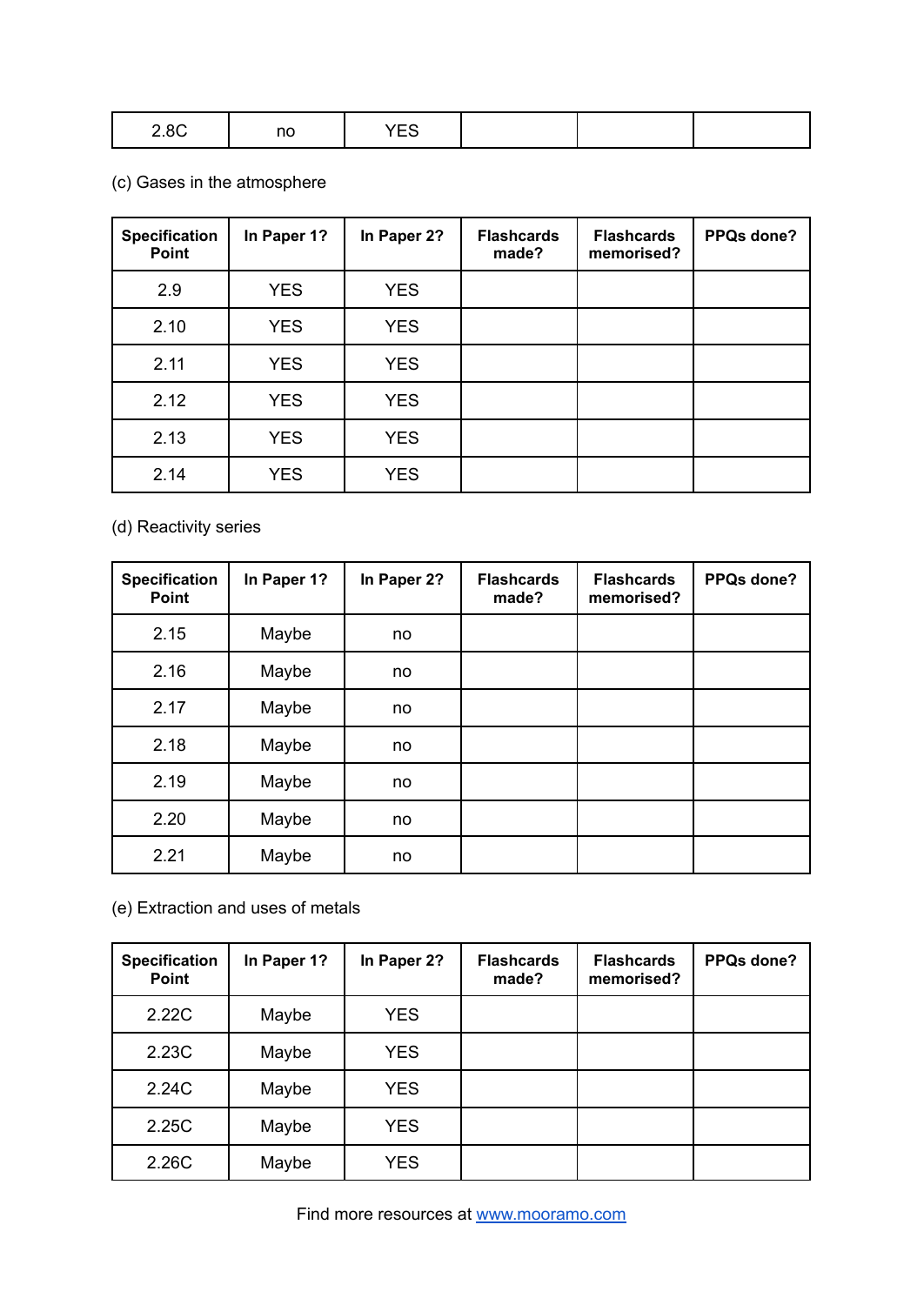| 0.27<br>2.21 V | Maybe | $\sim$<br>$-\check{ }$ |  |  |  |
|----------------|-------|------------------------|--|--|--|
|----------------|-------|------------------------|--|--|--|

## (f) Acids, alkalis and titrations

| <b>Specification</b><br><b>Point</b> | In Paper 1? | In Paper 2? | <b>Flashcards</b><br>made? | <b>Flashcards</b><br>memorised? | PPQs done? |
|--------------------------------------|-------------|-------------|----------------------------|---------------------------------|------------|
| 2.28                                 | Maybe       | <b>YES</b>  |                            |                                 |            |
| 2.29                                 | Maybe       | <b>YES</b>  |                            |                                 |            |
| 2.30                                 | Maybe       | <b>YES</b>  |                            |                                 |            |
| 2.31                                 | Maybe       | <b>YES</b>  |                            |                                 |            |
| 2.32                                 | Maybe       | <b>YES</b>  |                            |                                 |            |
| 2.33C                                | Maybe       | <b>YES</b>  |                            |                                 |            |

### (g) Acids, bases and salt preparations

| <b>Specification</b><br><b>Point</b> | In Paper 1? | In Paper 2? | <b>Flashcards</b><br>made? | <b>Flashcards</b><br>memorised? | PPQs done? |
|--------------------------------------|-------------|-------------|----------------------------|---------------------------------|------------|
| 2.34                                 | Maybe       | Maybe       |                            |                                 |            |
| 2.35                                 | Maybe       | Maybe       |                            |                                 |            |
| 2.36                                 | Maybe       | Maybe       |                            |                                 |            |
| 2.37                                 | Maybe       | Maybe       |                            |                                 |            |
| 2.38                                 | Maybe       | Maybe       |                            |                                 |            |
| 2.39                                 | Maybe       | Maybe       |                            |                                 |            |
| 2.40C                                | Maybe       | Maybe       |                            |                                 |            |
| 2.41C                                | Maybe       | Maybe       |                            |                                 |            |
| 2.42                                 | Maybe       | Maybe       |                            |                                 |            |
| 2.43C                                | Maybe       | Maybe       |                            |                                 |            |

(h) Chemical tests

| <b>Specification</b><br>Point | In Paper 1? | In Paper 2? | <b>Flashcards</b><br>made? | <b>Flashcards</b><br>memorised? | PPQs done? |
|-------------------------------|-------------|-------------|----------------------------|---------------------------------|------------|
| 2.44                          | <b>YES</b>  | <b>YES</b>  |                            |                                 |            |
| 2.45                          | YES         | <b>YES</b>  |                            |                                 |            |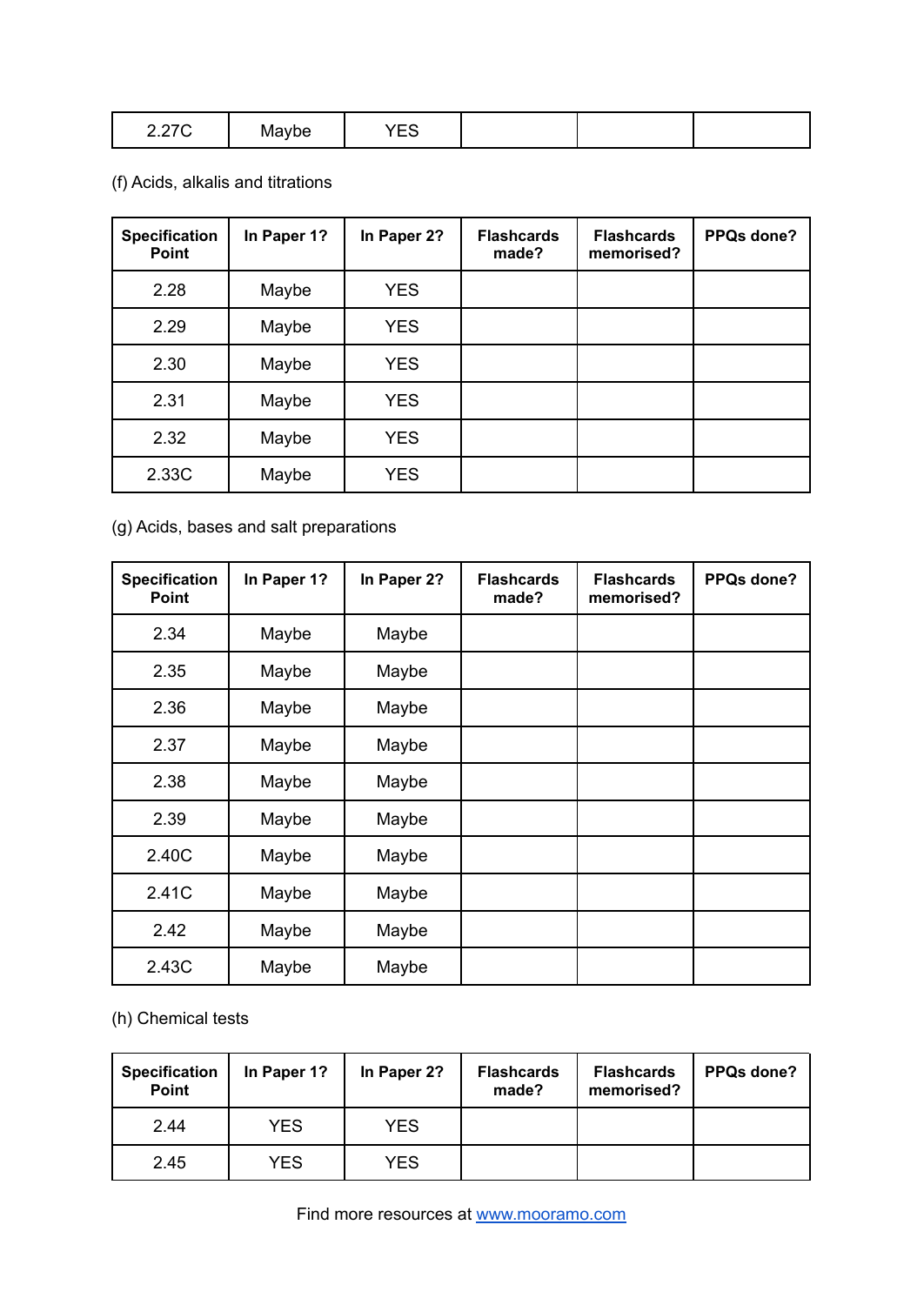| 2.46 | <b>YES</b> | <b>YES</b> |  |  |
|------|------------|------------|--|--|
| 2.47 | <b>YES</b> | <b>YES</b> |  |  |
| 2.48 | <b>YES</b> | <b>YES</b> |  |  |
| 2.49 | <b>YES</b> | <b>YES</b> |  |  |
| 2.50 | <b>YES</b> | <b>YES</b> |  |  |

# 3 Physical Chemistry

(a) Energetics

| <b>Specification</b><br>Point | In Paper 1? | In Paper 2? | <b>Flashcards</b><br>made? | <b>Flashcards</b><br>memorised? | PPQs done? |
|-------------------------------|-------------|-------------|----------------------------|---------------------------------|------------|
| 3.1                           | no          | <b>YES</b>  |                            |                                 |            |
| 3.2                           | no          | <b>YES</b>  |                            |                                 |            |
| 3.3                           | no          | <b>YES</b>  |                            |                                 |            |
| 3.4                           | no          | <b>YES</b>  |                            |                                 |            |
| 3.5C                          | no          | <b>YES</b>  |                            |                                 |            |
| 3.6C                          | no          | <b>YES</b>  |                            |                                 |            |
| 3.7C                          | no          | <b>YES</b>  |                            |                                 |            |
| 3.8                           | no          | <b>YES</b>  |                            |                                 |            |

(b) Rates of reaction

| <b>Specification</b><br>Point | In Paper 1? | In Paper 2? | <b>Flashcards</b><br>made? | <b>Flashcards</b><br>memorised? | PPQs done? |
|-------------------------------|-------------|-------------|----------------------------|---------------------------------|------------|
| 3.9                           | <b>YES</b>  | no          |                            |                                 |            |
| 3.10                          | <b>YES</b>  | no          |                            |                                 |            |
| 3.11                          | <b>YES</b>  | no          |                            |                                 |            |
| 3.12                          | <b>YES</b>  | no          |                            |                                 |            |
| 3.13                          | <b>YES</b>  | no          |                            |                                 |            |
| 3.14C                         | Maybe       | no          |                            |                                 |            |
| 3.15                          | Maybe       | no          |                            |                                 |            |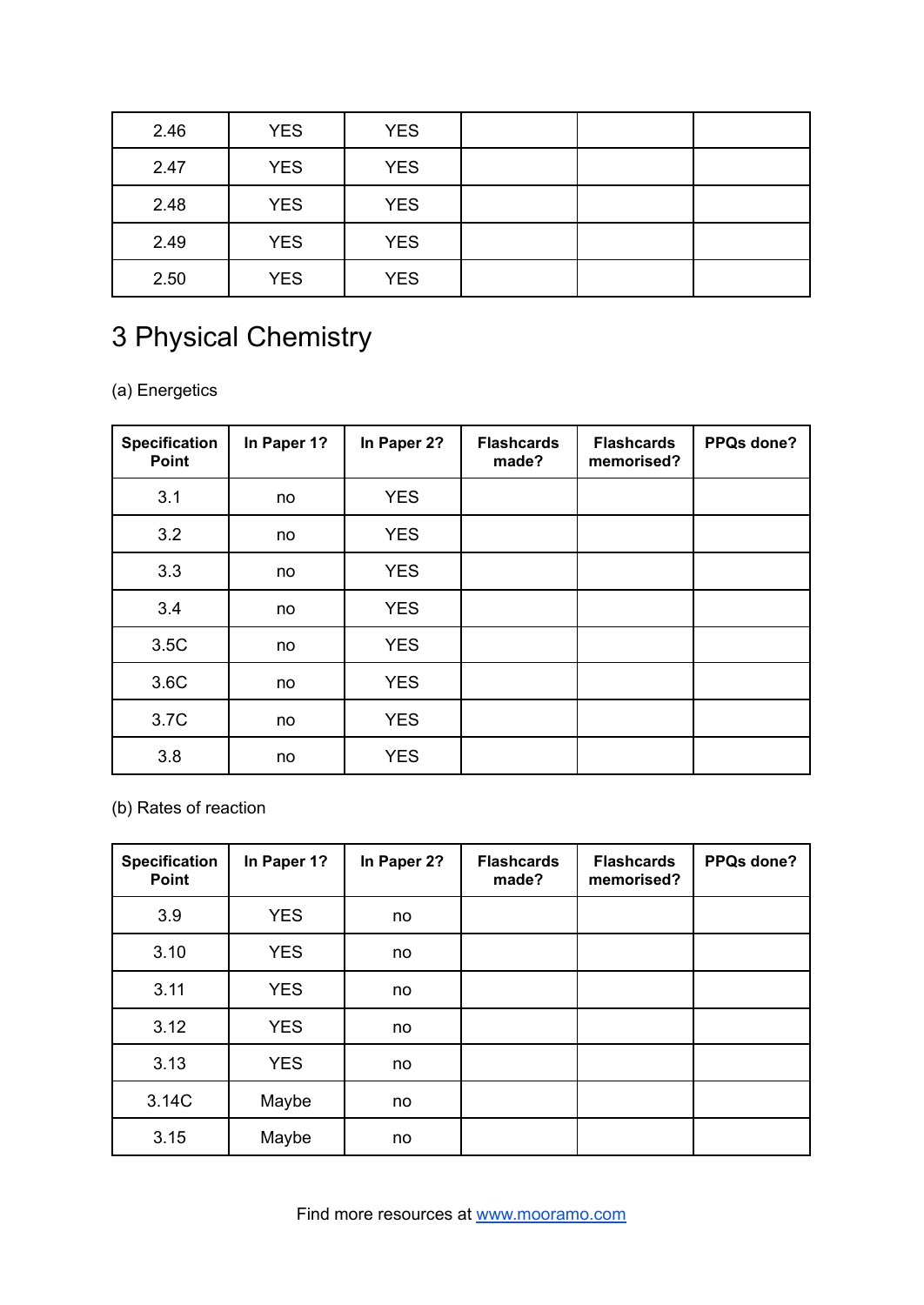| $\overline{a}$<br>16<br>J. IU<br>. | avbe<br>ייים | nc |  |  |  |
|------------------------------------|--------------|----|--|--|--|
|------------------------------------|--------------|----|--|--|--|

(c) Reversible reactions and equilibria

| <b>Specification</b><br><b>Point</b> | In Paper 1? | In Paper 2? | <b>Flashcards</b><br>made? | <b>Flashcards</b><br>memorised? | PPQs done? |
|--------------------------------------|-------------|-------------|----------------------------|---------------------------------|------------|
| 3.17                                 | no          | Maybe       |                            |                                 |            |
| 3.18                                 | no          | Maybe       |                            |                                 |            |
| 3.19C                                | no          | Maybe       |                            |                                 |            |
| 3.20C                                | no          | Maybe       |                            |                                 |            |
| 3.21C                                | no          | Maybe       |                            |                                 |            |
| 3.22C                                | no          | Maybe       |                            |                                 |            |

## 4 Organic Chemistry

(a) Introduction

| <b>Specification</b><br>Point | In Paper 1? | In Paper 2? | <b>Flashcards</b><br>made? | <b>Flashcards</b><br>memorised? | PPQs done? |
|-------------------------------|-------------|-------------|----------------------------|---------------------------------|------------|
| 4.1                           | Maybe       | no          |                            |                                 |            |
| 4.2                           | Maybe       | no          |                            |                                 |            |
| 4.3                           | Maybe       | no          |                            |                                 |            |
| 4.4                           | Maybe       | no          |                            |                                 |            |
| 4.5                           | Maybe       | no          |                            |                                 |            |
| 4.6                           | Maybe       | no          |                            |                                 |            |

(b) Crude oil

| <b>Specification</b><br>Point | In Paper 1? | In Paper 2? | <b>Flashcards</b><br>made? | <b>Flashcards</b><br>memorised? | PPQs done? |
|-------------------------------|-------------|-------------|----------------------------|---------------------------------|------------|
| 4.7                           | <b>YES</b>  | Maybe       |                            |                                 |            |
| 4.8                           | <b>YES</b>  | Maybe       |                            |                                 |            |
| 4.9                           | <b>YES</b>  | Maybe       |                            |                                 |            |
| 4.10                          | <b>YES</b>  | Maybe       |                            |                                 |            |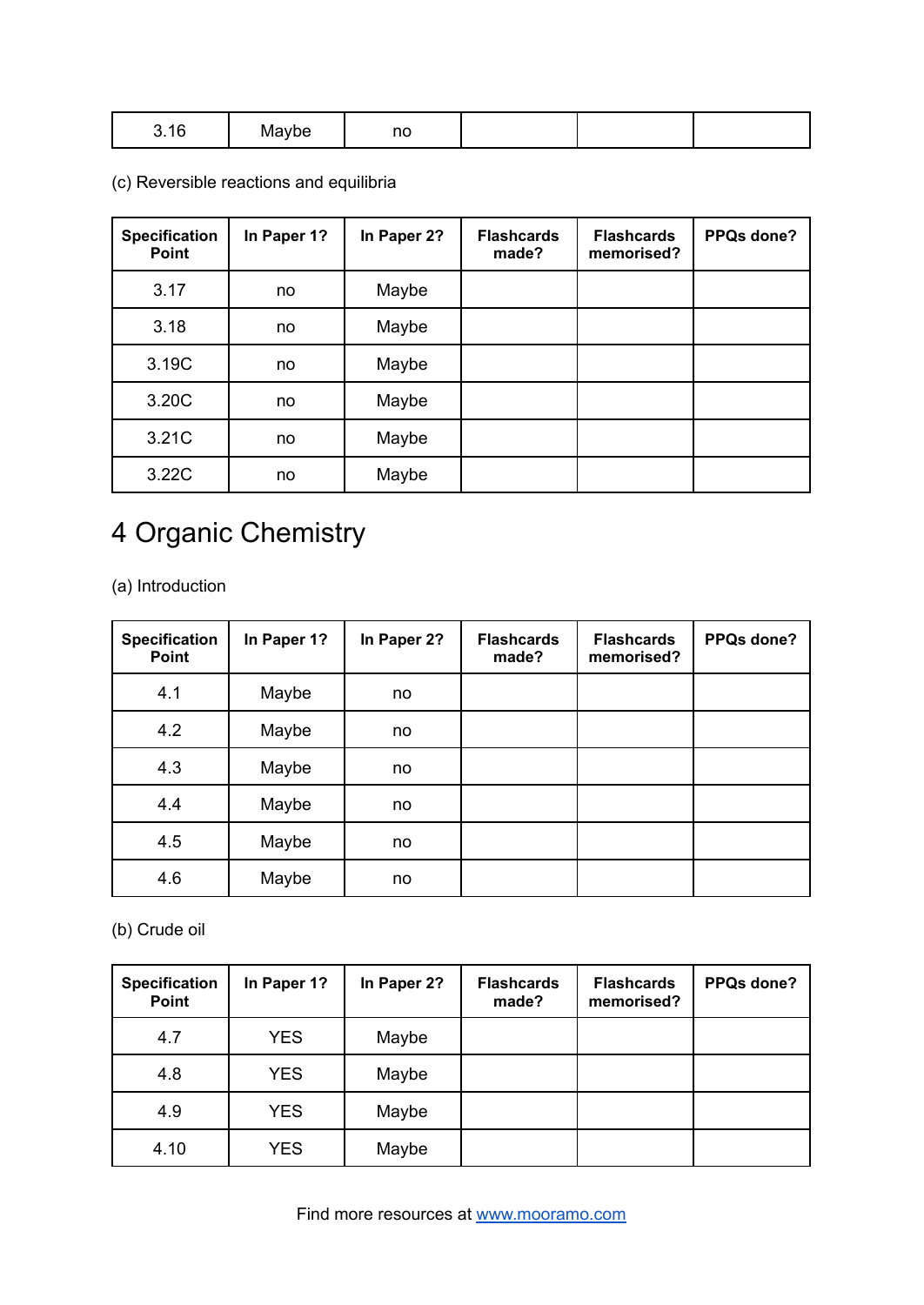| 4.11 | <b>YES</b> | Maybe |  |  |
|------|------------|-------|--|--|
| 4.12 | <b>YES</b> | Maybe |  |  |
| 4.13 | <b>YES</b> | Maybe |  |  |
| 4.14 | <b>YES</b> | Maybe |  |  |
| 4.15 | <b>YES</b> | Maybe |  |  |
| 4.16 | <b>YES</b> | Maybe |  |  |
| 4.17 | <b>YES</b> | Maybe |  |  |
| 4.18 | <b>YES</b> | Maybe |  |  |

### (c) Alkanes

| <b>Specification</b><br><b>Point</b> | In Paper 1? | In Paper 2? | <b>Flashcards</b><br>made? | <b>Flashcards</b><br>memorised? | PPQs done? |
|--------------------------------------|-------------|-------------|----------------------------|---------------------------------|------------|
| 4.19                                 | <b>YES</b>  | Maybe       |                            |                                 |            |
| 4.20                                 | <b>YES</b>  | Maybe       |                            |                                 |            |
| 4.21                                 | <b>YES</b>  | Maybe       |                            |                                 |            |
| 4.22                                 | <b>YES</b>  | Maybe       |                            |                                 |            |

### (d) Alkenes

| <b>Specification</b><br><b>Point</b> | In Paper 1? | In Paper 2? | <b>Flashcards</b><br>made? | <b>Flashcards</b><br>memorised? | PPQs done? |
|--------------------------------------|-------------|-------------|----------------------------|---------------------------------|------------|
| 4.23                                 | Maybe       | no          |                            |                                 |            |
| 4.24                                 | Maybe       | no          |                            |                                 |            |
| 4.25                                 | Maybe       | no          |                            |                                 |            |
| 4.26                                 | Maybe       | no          |                            |                                 |            |
| 4.27                                 | Maybe       | no          |                            |                                 |            |
| 4.28                                 | Maybe       | no          |                            |                                 |            |

(e) Alcohols

| <b>Specification</b><br><b>Point</b> | In Paper 1? | In Paper 2? | <b>Flashcards</b><br>made? | <b>Flashcards</b><br>memorised? | <b>PPQs done?</b> |
|--------------------------------------|-------------|-------------|----------------------------|---------------------------------|-------------------|
| 4.29C                                | Maybe       | no          |                            |                                 |                   |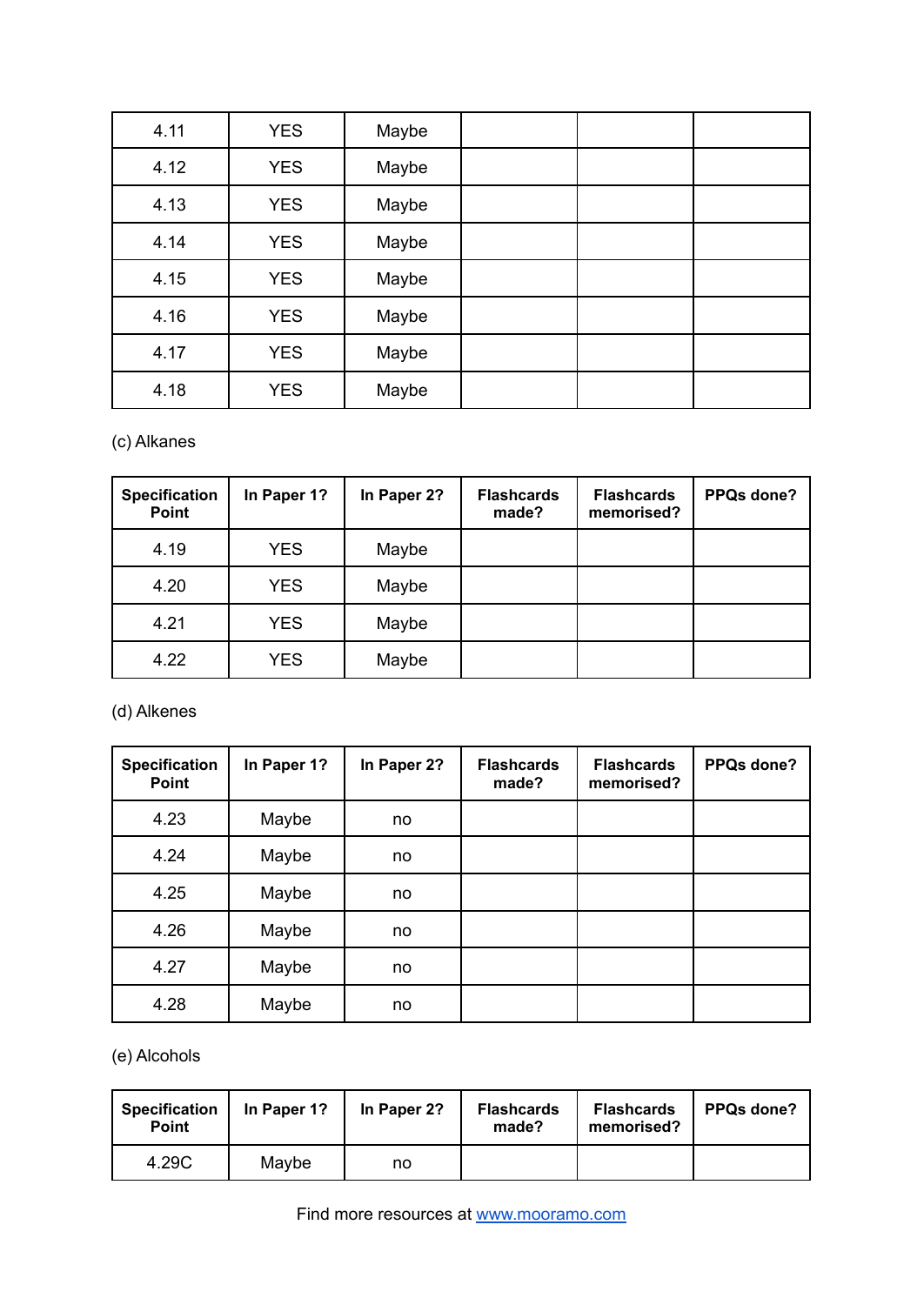| 4.30C | Maybe | no |  |  |
|-------|-------|----|--|--|
| 4.31C | Maybe | no |  |  |
| 4.32C | Maybe | no |  |  |
| 4.33C | Maybe | no |  |  |

(f) Carboxylic acids

| <b>Specification</b><br>Point | In Paper 1? | In Paper 2? | <b>Flashcards</b><br>made? | <b>Flashcards</b><br>memorised? | PPQs done? |
|-------------------------------|-------------|-------------|----------------------------|---------------------------------|------------|
| 4.34C                         | Maybe       | <b>YES</b>  |                            |                                 |            |
| 4.35C                         | Maybe       | <b>YES</b>  |                            |                                 |            |
| 4.36C                         | Maybe       | <b>YES</b>  |                            |                                 |            |
| 4.37C                         | Maybe       | <b>YES</b>  |                            |                                 |            |

(g) Esters

| <b>Specification</b><br><b>Point</b> | In Paper 1? | In Paper 2? | <b>Flashcards</b><br>made? | <b>Flashcards</b><br>memorised? | PPQs done? |
|--------------------------------------|-------------|-------------|----------------------------|---------------------------------|------------|
| 4.38C                                | Maybe       | Maybe       |                            |                                 |            |
| 4.39C                                | Maybe       | Maybe       |                            |                                 |            |
| 4.40C                                | Maybe       | Maybe       |                            |                                 |            |
| 4.41C                                | Maybe       | Maybe       |                            |                                 |            |
| 4.42C                                | Maybe       | Maybe       |                            |                                 |            |
| 4.43C                                | Maybe       | Maybe       |                            |                                 |            |

(h) Synthetic polymers

| <b>Specification</b><br>Point | In Paper 1? | In Paper 2? | <b>Flashcards</b><br>made? | <b>Flashcards</b><br>memorised? | PPQs done? |
|-------------------------------|-------------|-------------|----------------------------|---------------------------------|------------|
| 4.44                          | no          | <b>YES</b>  |                            |                                 |            |
| 4.45                          | no          | <b>YES</b>  |                            |                                 |            |
| 4.46                          | no          | <b>YES</b>  |                            |                                 |            |
| 4.47                          | no          | <b>YES</b>  |                            |                                 |            |
| 4.48C                         | no          | <b>YES</b>  |                            |                                 |            |